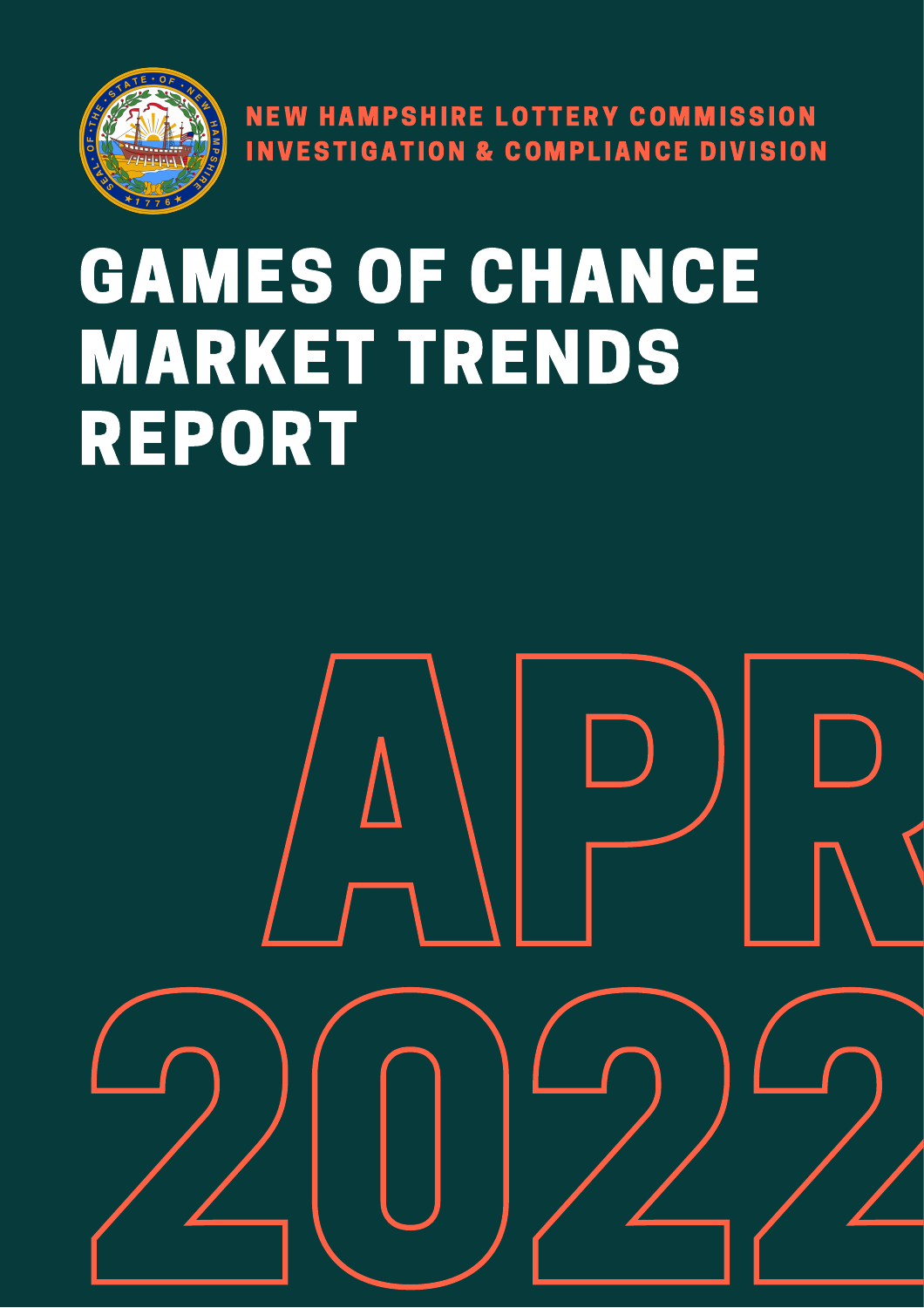## STATE REVENUE LICENSED CHARITABLE GAMING LOCATIONS

| <b>GAMING LOCATION</b>          | <b>CHIPS W/ NO VALUE</b> | <b>CHIPS W/ VALUE</b> |
|---------------------------------|--------------------------|-----------------------|
| Aces & Eights Casino            | <b>CLOSED</b>            | <b>SEASONAL</b>       |
| Boston Billiard Club & Casino   | \$0.00                   | \$94,082.40           |
| <b>Chasers Poker Room</b>       | \$0.00                   | \$100,626.35          |
| <b>Concord Casino</b>           | \$457.80                 | \$5,893.50            |
| Dover Poker Room                | \$1,924.50               | \$14,797.20           |
| Filotimo Casino                 | \$7,342.83               | \$62,848.90           |
| <b>Keene Casino</b>             | \$627.90                 | \$2,049.70            |
| Lakes Region Casino             | \$1,503.90               | \$7,143.50            |
| Lebanon Poker Room              | \$1,241.40               | \$8,006.60            |
| Northwoods Casino               | \$628.80                 | \$2,967.80            |
| Ocean Gaming at Hampton Beach   | \$0.00                   | \$14,346.35           |
| The Brook                       | \$0.00                   | \$73,832.13           |
| The Lucky Moose Casino & Tavern | \$0.00                   | \$27,295.50           |
| The River Casino & Sports Bar   | \$0.00                   | \$20,532.85           |
| <b>Wonder Casino</b>            | \$0.00                   | \$19,175.75           |
| <b>MONTHLY TOTAL</b>            | \$13,727.13              | \$453,598.53          |

### MONTHLY COMPARISON STATE REVENUE & CHARITY ALLOCATION



#### State Revenue

March '22 - \$490,845.58 April '22 - \$467,325.66

Decreased by 4.79%

#### Charity Allocation

March '22 - \$1,712,667.93 April '22 - \$1,630,264.07

Decreased by 4.81%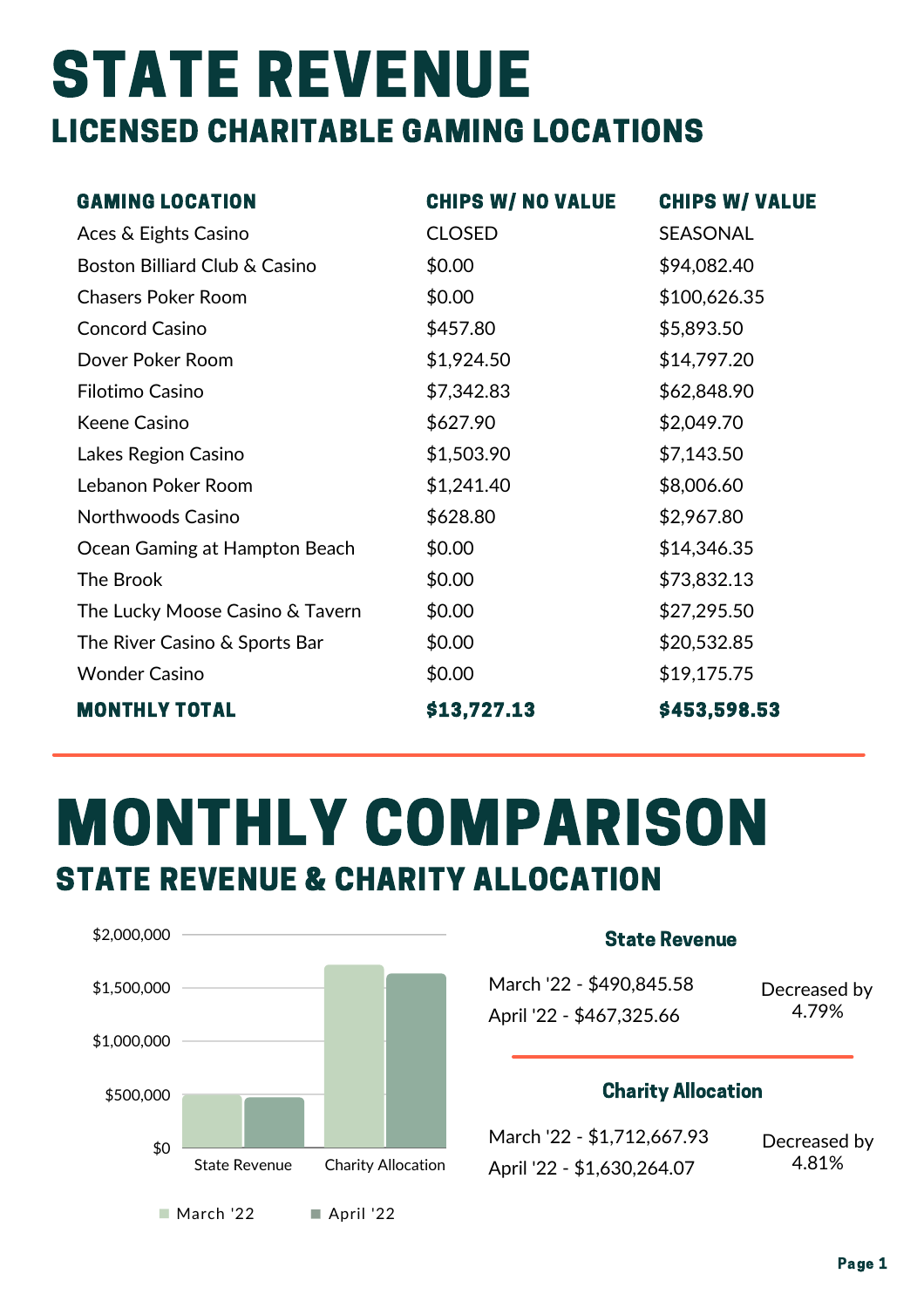## GAMING LOCATION BREAKDOWN



| <b>GAMING LOCATION</b>          | <b>TOTAL STATE</b><br><b>REVENUE</b> | <b>TOTAL CHARITY</b><br><b>ALLOCATION</b> | <b>TOTAL REVENUE</b><br><b>AFTER PRIZES</b> |
|---------------------------------|--------------------------------------|-------------------------------------------|---------------------------------------------|
| Aces & Eights Casino            | <b>CLOSED</b>                        | <b>SEASONAL</b>                           | <b>LOCATION</b>                             |
| Boston Billiard Club & Casino   | \$94,082.40                          | \$329,288.40                              | \$940,824.00                                |
| <b>Chasers Poker Room</b>       | \$100,626.35                         | \$352,192.23                              | \$1,006,263.50                              |
| <b>Concord Casino</b>           | \$6,351.30                           | \$22,498.35                               | \$64,281.00                                 |
| Dover Poker Room                | \$16,721.70                          | \$57,722.70                               | \$164,922.00                                |
| Filotimo Casino                 | \$70,191.73                          | \$241,575.95                              | \$690,217.00                                |
| <b>Keene Casino</b>             | \$2,677.60                           | \$9,207.45                                | \$26,307.00                                 |
| Lakes Region Casino             | \$8,647.40                           | \$29,916.95                               | \$85,477.00                                 |
| Lebanon Poker Room              | \$9,248.00                           | \$31,810.10                               | \$90,886.00                                 |
| <b>Northwoods Casino</b>        | \$3,596.60                           | \$12,912.90                               | \$36,894.00                                 |
| Ocean Gaming at Hampton Beach   | \$14,346.35                          | \$50,212.23                               | \$143,463.50                                |
| The Brook                       | \$73,832.13                          | \$258,412.47                              | \$738,321.34                                |
| The Lucky Moose Casino & Tavern | \$27,295.50                          | \$95,534.25                               | \$272,955.00                                |
| The River Casino & Sports Bar   | \$20,532.85                          | \$71,864.98                               | \$205,328.50                                |
| <b>Wonder Casino</b>            | \$19,175.75                          | \$67,115.13                               | \$191,757.50                                |
| <b>MONTHLY TOTAL</b>            | \$467,325.66                         | \$1,630,264.07                            | \$4,657,897.34                              |